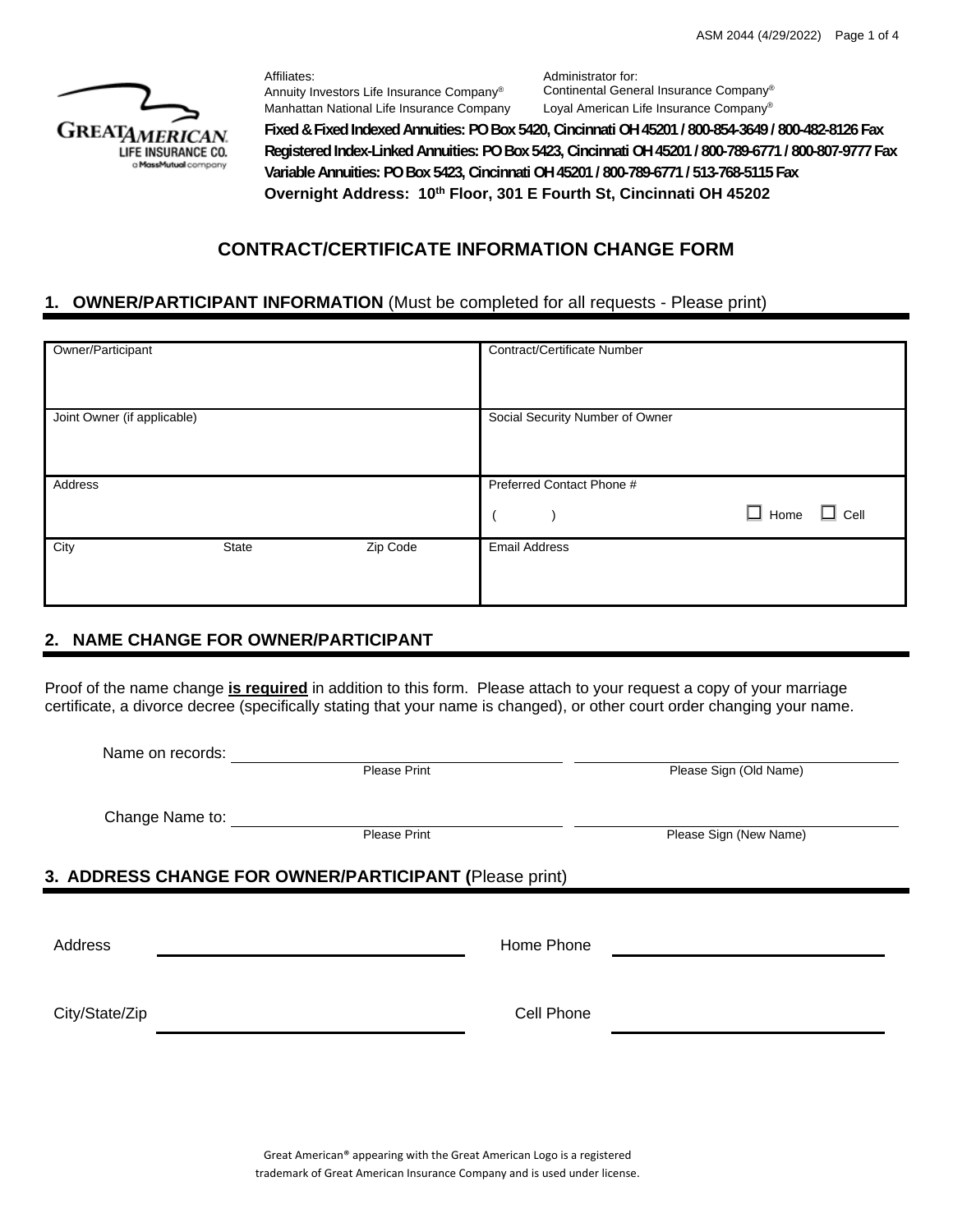#### **4. BENEFICIARY CHANGE** (Please print)

**If I complete this section, I hereby revoke all prior primary and contingent Beneficiary designations and any elections of Optional Methods of Settlement.** The following designations of Beneficiaries are made, subject to the provisions of the contract, and subject to the rights of any assignee of record with Great American Life or Affiliate. With respect to any trust designated as Beneficiary, Great American Life or Affiliate shall neither be obligated to inquire into the terms of the trust, nor shall Great American Life or Affiliate be chargeable with knowledge of the terms of the trust, and Great American Life or Affiliate will be fully discharged from all liability after payment of the Death Benefit proceeds under the contract/certificate to the trustee. *If the owner of the contract is a trust, we may reject the designation of any Beneficiary other than the trust itself.* 

The Death Benefit will be paid to the primary Beneficiaries or survivors of them in equal shares unless otherwise stated. The Death Benefit will be paid to contingent Beneficiaries or survivors of them in equal shares unless specified otherwise and only if there are no surviving primary Beneficiaries. If percentages are specified, they must total 100% for Primary and 100% for Contingent, if any. **If the Beneficiary listed below is not designated as a primary or contingent Beneficiary, it will automatically default to a primary designation. If no primary Beneficiary is designated below, the contingent Beneficiary will be treated as the primary.** 

**Please show full name, address, relationship to Owner(s)/Participant, date of birth, social security number, and phone number of all Beneficiaries. A failure to do so may result in the death benefit being escheated to the state. If the Beneficiary is a trust, please provide the trust's name, the trustee name(s), and the trust agreement date.** 

If additional space is needed, attach a separate sheet signed and dated by the owner(s)/participant.

| Beneficiary(ies) Type:<br>Primary<br>Contingent<br>Percentage: _____<br>$\mathsf{L}$ | $\%$         |
|--------------------------------------------------------------------------------------|--------------|
| Name                                                                                 | Relationship |
| Social Security # / Date of Birth / Phone # / Email Address                          |              |
| Address                                                                              |              |
| Beneficiary(ies) Type:<br>Contingent<br>Primary<br>Percentage: __<br>$\mathsf{L}$    | $\%$         |
| Name                                                                                 | Relationship |
| Social Security # / Date of Birth / Phone # / Email Address                          |              |
| Address                                                                              |              |
| Primary<br>Contingent<br>Beneficiary(ies) Type:<br>Percentage: _____                 | $\%$         |
| Name                                                                                 | Relationship |
| Social Security # / Date of Birth / Phone # / Email Address                          |              |
| Address                                                                              |              |
| Contingent<br>Beneficiary(ies) Type: $\square$<br>Primary<br>Percentage:             | $\%$         |
| Name                                                                                 | Relationship |
| Social Security # / Date of Birth / Phone # / Email Address                          |              |
| Address                                                                              |              |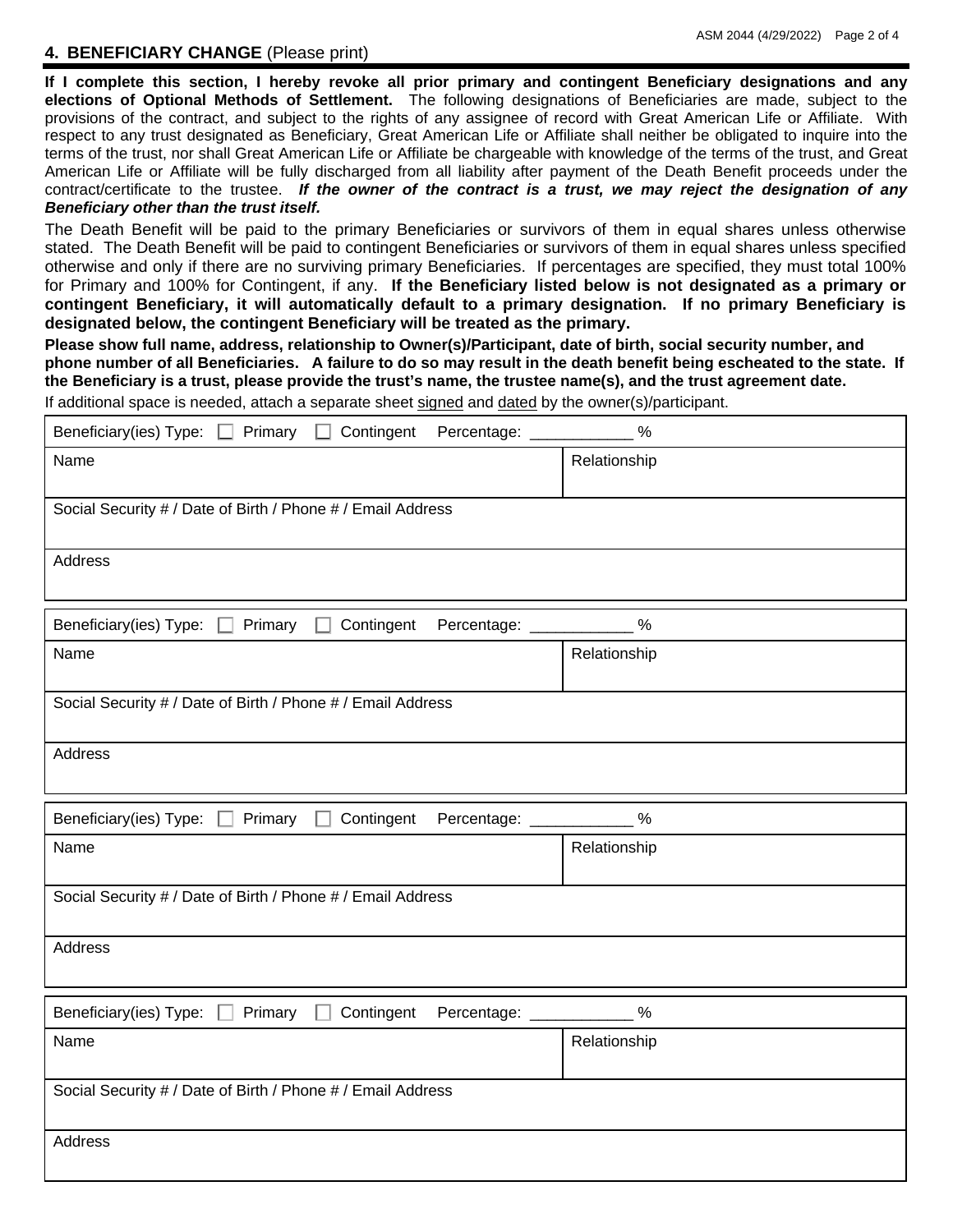## **5. SIGNATURE AUTHORIZATION** (This Section **MUST** be completed for all changes.)

By signing this form, the contract owner(s)/participant(s)/plan administrator, as applicable, each agree and certify that Great American Life or Affiliate is authorized to make the changes to the contract/certificate as indicated on this form, and further agree to hold harmless and indemnify Great American Life or Affiliate as to any and all claims or demands which may be made by reason of the changes so made.

| Signature of Owner/Participant<br>(If Corporation, signature and title of authorized officer) | Date | Signature of Joint Owner<br>(If Applicable)           | Date |
|-----------------------------------------------------------------------------------------------|------|-------------------------------------------------------|------|
| Signature of Plan Administrator<br>(If Applicable)                                            | Date | Printed Name of Plan Administrator<br>(If Applicable) | Date |

#### **IMPORTANT NOTES:**

- For requests signed by a Power of Attorney we must receive a copy of the Power of Attorney document. The Affidavit Related to Power of Attorney, Form #AAG2816, must also be completed or a valid affidavit must be on file. In addition, if this form is signed using a Power of Attorney, then a Beneficiary designation naming the attorney in fact will be subject to additional review.
- For contracts owned by a Trust, the acting Trustee(s) must sign. In addition, if there has been a change of Trustee(s) from the Trustee(s) on file, then either a new trust certification form (#X6017907NW) or trust pages showing the Successor trustee(s) together with documentation of the resignation, removal, incapacity, or death of the prior trustee(s) must be submitted.